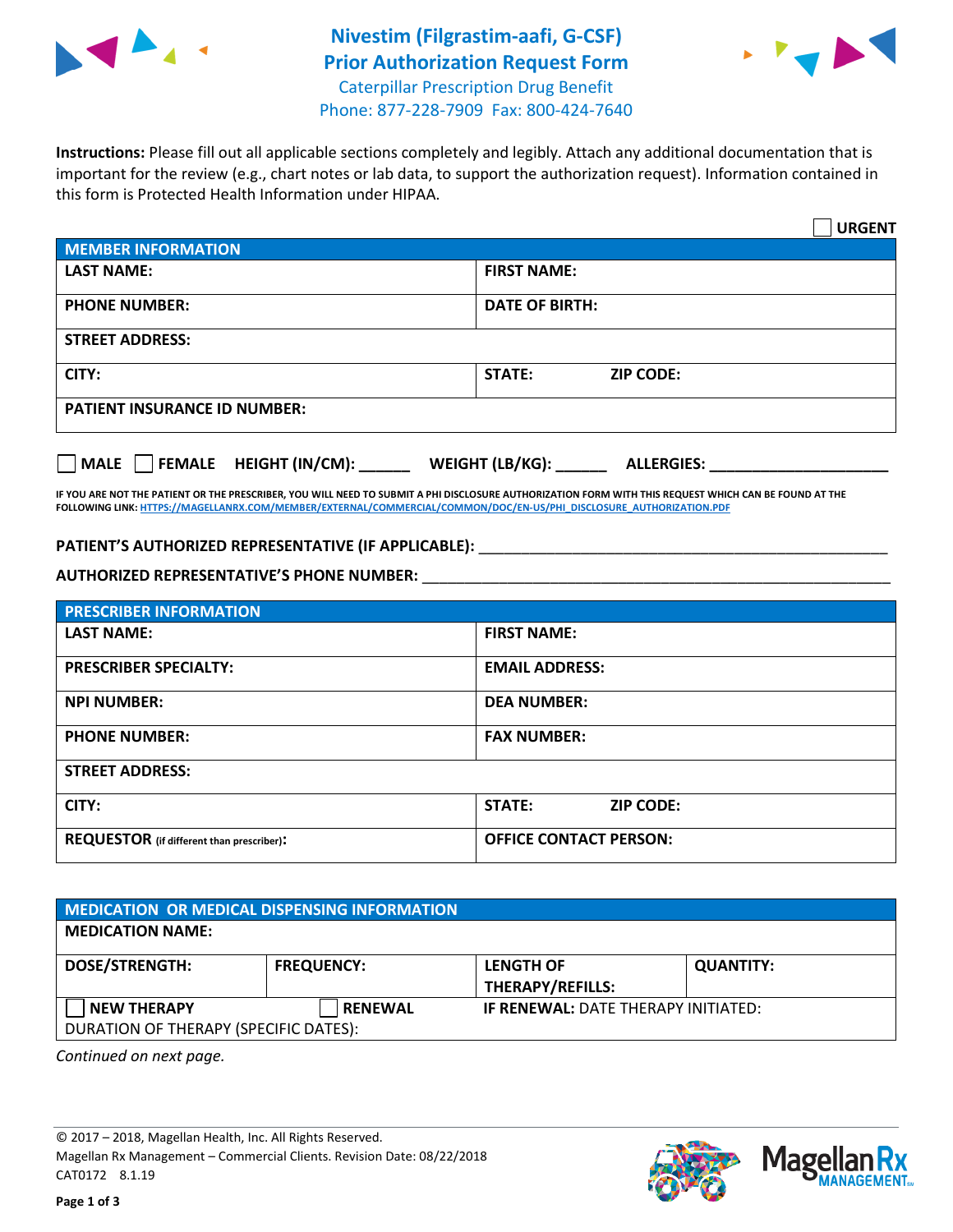



| <b>MEMBER'S LAST NAME:</b>                                                                                                                                                                                                                                                                                                                                                                                                                                                                                                                                                                                                                                                                                                                                                                                                                                                                                                                                                                              | <b>MEMBER'S FIRST NAME:</b>                                                                     |                                                       |  |  |  |
|---------------------------------------------------------------------------------------------------------------------------------------------------------------------------------------------------------------------------------------------------------------------------------------------------------------------------------------------------------------------------------------------------------------------------------------------------------------------------------------------------------------------------------------------------------------------------------------------------------------------------------------------------------------------------------------------------------------------------------------------------------------------------------------------------------------------------------------------------------------------------------------------------------------------------------------------------------------------------------------------------------|-------------------------------------------------------------------------------------------------|-------------------------------------------------------|--|--|--|
|                                                                                                                                                                                                                                                                                                                                                                                                                                                                                                                                                                                                                                                                                                                                                                                                                                                                                                                                                                                                         | 1. HAS THE PATIENT TRIED ANY OTHER MEDICATIONS FOR THIS CONDITION?                              | <b>NO</b><br>YES (if yes, complete below)             |  |  |  |
| <b>MEDICATION/THERAPY (SPECIFY</b><br>DRUG NAME AND DOSAGE):                                                                                                                                                                                                                                                                                                                                                                                                                                                                                                                                                                                                                                                                                                                                                                                                                                                                                                                                            | <b>DURATION OF THERAPY (SPECIFY</b><br>DATES):                                                  | <b>RESPONSE/REASON FOR</b><br><b>FAILURE/ALLERGY:</b> |  |  |  |
| <b>2. LIST DIAGNOSES:</b>                                                                                                                                                                                                                                                                                                                                                                                                                                                                                                                                                                                                                                                                                                                                                                                                                                                                                                                                                                               |                                                                                                 | ICD-10:                                               |  |  |  |
|                                                                                                                                                                                                                                                                                                                                                                                                                                                                                                                                                                                                                                                                                                                                                                                                                                                                                                                                                                                                         |                                                                                                 |                                                       |  |  |  |
| PRIOR AUTHORIZATION.                                                                                                                                                                                                                                                                                                                                                                                                                                                                                                                                                                                                                                                                                                                                                                                                                                                                                                                                                                                    | 3. REQUIRED CLINICAL INFORMATION: PLEASE PROVIDE ALL RELEVANT CLINICAL INFORMATION TO SUPPORT A |                                                       |  |  |  |
| Is the patient 18 years of age or older? $\Box$ Yes $\Box$ No                                                                                                                                                                                                                                                                                                                                                                                                                                                                                                                                                                                                                                                                                                                                                                                                                                                                                                                                           |                                                                                                 |                                                       |  |  |  |
| Is the prescribed medication being used to prevent febrile neutropenia in a previously untreated adult or pediatric<br>patient? □ Yes □ No<br>Does the patient have a diagnosis of a non-myeloid malignancy and is the patient receiving chemotherapy and/or<br>radiotherapy with an expected incidence of febrile neutrophenia of 20% or greater? $\square$ Yes<br>$\Box$ No<br>Is the patient at an increased risk for developing chemotherapy-induced infections due to any of the following<br>reasons?<br>$\Box$ Pre-existing neutropenia (ANC of 1,000/mm <sup>3</sup> or less)<br>□ Extensive prior exposure to chemotherapy<br>$\Box$ Previous exposure of pelvis or other areas of large amounts of bone marrow to radiation<br>$\Box$ History of recurrent febrile neutropenia from chemotherapy<br>$\Box$ Patient is 65 years of age or older<br>$\Box$ Patient has a condition that can potentially increase the risk of serious infection (i.e., HIV/AIDS)<br>*Please submit documentation |                                                                                                 |                                                       |  |  |  |
| Does the patient have any of the following conditions?*<br>$\Box$ ANC of 1,000/mm <sup>3</sup> or less of BMT or myelodysplasia-related neutropenia<br>□ ANC of 500/mm <sup>3</sup> or less with HIV/AIDS<br>$\Box$ ANC of 1,5000/mm <sup>3</sup> or less with severe chronic neutropenia of congenital, cyclic or idiopathic origin or for use<br>with peripheral blood progenitor cell (PBPC) transplantations<br>□ Neutropenia due to acute leukemia (AML and ALL)<br>$\Box$ WBC count less than 3.0 K/ $\mu$ L (3,000 cells/mm <sup>2</sup> ) and is post-transplantation of the liver or kidney<br><i>*Please submit documentation.</i>                                                                                                                                                                                                                                                                                                                                                            |                                                                                                 |                                                       |  |  |  |
| Are there any other comments, diagnoses, symptoms, medications tried or failed, and/or any other information the<br>physician feels is important to this review?                                                                                                                                                                                                                                                                                                                                                                                                                                                                                                                                                                                                                                                                                                                                                                                                                                        |                                                                                                 |                                                       |  |  |  |
| Continued on next page                                                                                                                                                                                                                                                                                                                                                                                                                                                                                                                                                                                                                                                                                                                                                                                                                                                                                                                                                                                  |                                                                                                 |                                                       |  |  |  |

© 2017 – 2018, Magellan Health, Inc. All Rights Reserved. Magellan Rx Management – Commercial Clients. Revision Date: 08/22/2018 CAT0172 8.1.19